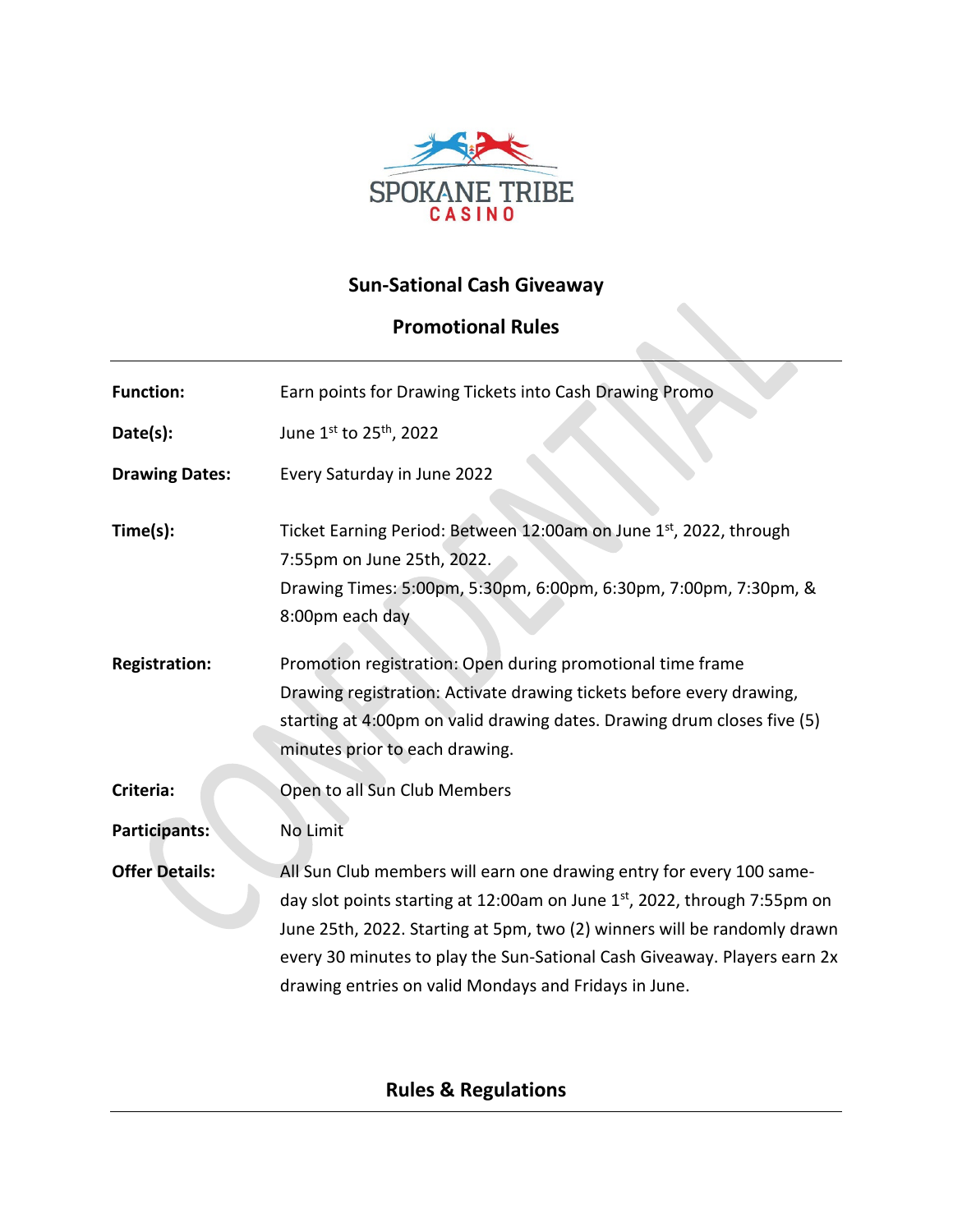### **Eligibility:**

- 1. Must be a member of the Sun Club.
- 2. Must be 21 years of age or older to obtain a Sun Club Membership.
- 3. No purchase necessary to receive a Sun Club rewards card.
- 4. A valid photo ID is required to verify age and identity.

#### **Implementation:**

- 1. All Sun Club members are eligible to participate in this promotion.
- 2. Starting at 12:00am on June 1st, 2022, all Sun Club Members will be earning one (1) drawing entry per one hundred (100) same-day base points earned until 7:55pm on June 25th, 2022.
- 3. Sun Club Members will earn two (2) times drawing entries on valid Mondays and Fridays in June. Players receive two (2) drawing entries per one hundred (100) base points earned on valid Fridays and Mondays only. Tickets will only be earned in 100-point increments.
- 4. All qualifying guests can track entries earned by swiping their Sun Club Membership Card at any Sun Club Kiosk any time after the start of the promotion.
- 5. All digital drawing tickets will be automatically added to qualifying participants' accounts during promotional timeframe.
- 6. A 4-digit pin set by each Sun Club member is required to access and track earned tickets progress under "Promotions" section at any kiosk.
- 7. All entry tickets will be placed into the digital drawing barrel and tracked via Atrient.
- 8. All participants must activate drawing tickets prior to the start of the drawings; Activation can be done starting at 4:00pm on the valid promotional day by accessing promotion information at any kiosks in "STC" or by completing a rating session on any Slot Machine or Video Poker Machine.
- 9. The drawing barrel will be closing five (5) minutes prior to scheduled drawing time. The purpose of closing barrel five (5) minutes prior to drawing time is for system processing.
- 10. Two (2) winners will be drawn every 30 minutes beginning with the 5:00pm drawing through the 8:00pm drawing for a total of fourteen (14) winners each drawing day. A Sun Club Players Representative, TGA and person independent of the players club must be present at the drawing.
- 11. Each winner drawn will be displayed on TV screens throughout "STC" and announced via the overhead PA system; each winner will have five (5) minutes to show up to promotion table to claim their prize. STC is not responsible for PA malfunctions.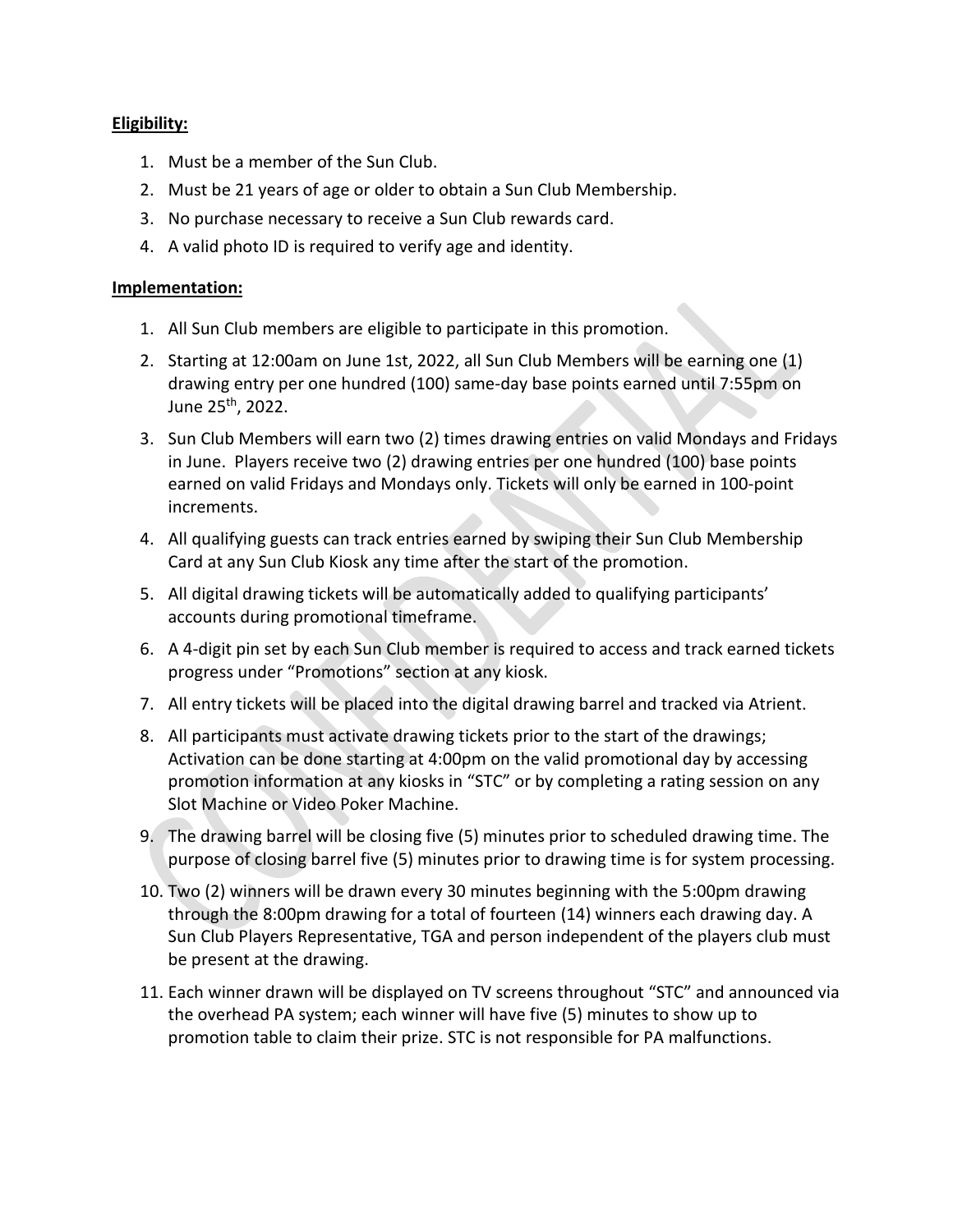- 12. If the winner drawn does not show within given timeframe (5 minutes), that winner will be disqualified and a new winner will be drawn from the digital drawing drum. For winners that did show we will allow them to proceed with the game in the order they were drawn.
- 13. Winners must be present to win; winners must have a valid photo ID and Sun Club Membership Card to claim their prize.
- 14. Each winner of the drawing will get to choose a game piece, amounts range from \$250 to \$5000 (See Prize table for all amounts.) An STC employee will reveal the amount on chosen game piece. Once a game piece is selected the winner's prize is final.
- 15. Once Prizes are selected, they will remain off the board for the rest of promotional day.
- 16. Prizes will be paid out at the Cage/Sun Club Desk; each winner will receive a payout slip provided by Marketing Promotion Staff and verified by a MOD after each drawing.
- 17. Each guest will only be able to win once per drawing day during the promotion.
- 18. The promotion/drawing will take place at designated areas on the casino floor of STC.
- 19. All participants must play their own promotion by using their own Sun Club Membership Card. No Substitutes are allowed.
- 20. In case of conflict, a MOD or Marketing Manager or above will follow all gaming regulations and promotion rules set by Marketing and approved by Tribal Gaming Agency (TGA) in determine the outcome.
- 21. Participants agree to the use of his or her name, city, state, and photograph for advertising and promotional purposes without charge or additional compensation.

#### **Prizes:**

| Prize   | Amount on Board |
|---------|-----------------|
| \$250   | 10              |
| \$500   |                 |
| \$1,000 |                 |
| \$2,500 | 2               |
| \$5,000 |                 |

### **General Rules:**

- 1. All use of STC stands for "Spokane Tribe Casino" All use of TGA stands for "Tribal Gaming Agency" All use of "MOD" stands for "Manager on Duty".
- 2. Must show your Sun Club card, proper ID, and be present to win.
- 3. It is the Sun Club member's sole responsibility to activate their Sun Club card into eligible gaming machines if participation is necessary to earn multiplier points.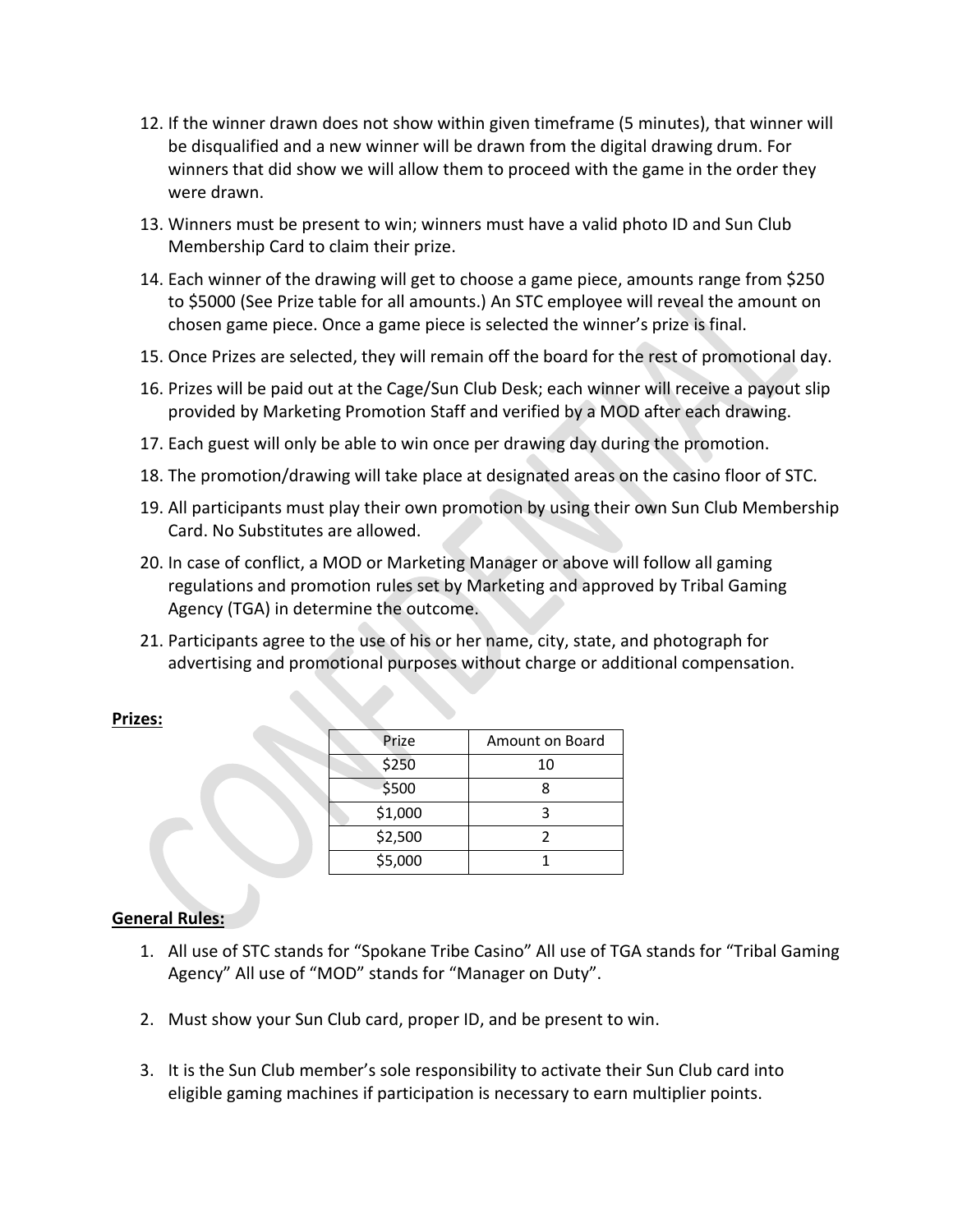- 4. All games/rule inquiries will be handled by the Marketing Department. Their decision/ruling on any matters within the promotion will be deemed final.
- 5. Drawing will be conducted by the standard operating procedures approved by TGA and/or the Spokane Tribal Gaming Commission.
- 6. The Spokane Tribe, any other sponsor, and their affiliated entities and their respective officers and employees shall be released and discharged from all claims, losses, injuries, demands, or actions which arise out of or are in any way related to the prize(s), the receipt, use, or enjoyment of the prize(s), or damages or losses related to the promotion.
- 7. Prizes may not be traded or transferred. Substitution of cash, or equivalent for noncash prizes, unless expressly stated in the contest rules are not permitted, provided that, if the Tribe at its sole discretion reserves the right to substitute cash if a noncash prize becomes unavailable. In accepting a prize, the winner accepts the prize "as is" with no warranties.
- 8. Winners will be required to present valid photo identification acceptable to the Tribe, social security number, and complete an IRS Form W-9 before a prize of \$600 cash or more will be awarded. Failure to provide required identification and complete required IRS Form W-9 will result in forfeiture of prizes.
- 9. Participants acknowledge that prizes may be subject to tax withholding requirements under applicable federal regulations and that payouts may be reduced due to withholding requirements. Winners agree to pay all expenses, taxes and fees not included in the prize. The Spokane Tribe Casino will report winnings more than \$600 in cash or fair market value during a calendar year to the IRS and such winners will receive an IRS Form 1099.
- 10. Participants are responsible for hearing promotion announcements and the Spokane Tribe Casino shall not be responsible in any manner for the failure of a participant to hear or respond to promotion announcements. If the promotion involves a drawing, in case of public address system failure the drawing may continue, and, in such event, the selected participant's name will be announced without amplification at the drawing location.
- 11. For promotions that require physical participation, selected participants who are physically unable to participate will be handled on a case-to-case basis by MOD and Marketing Management.